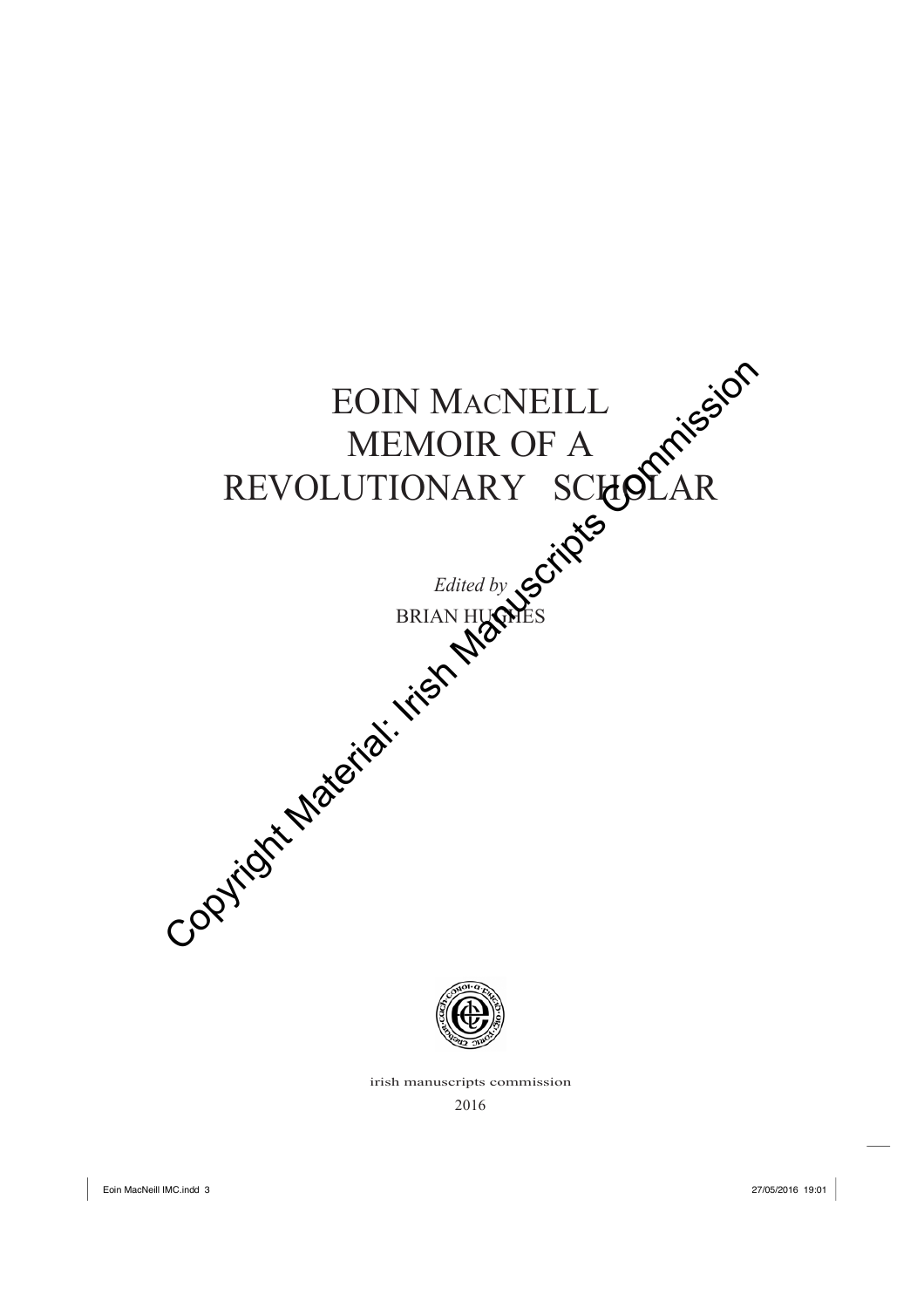

Typeset by Carole Lynch in Adobe Garamond PrintedbyXXXXXXXX Index prepared by XXXXXXXX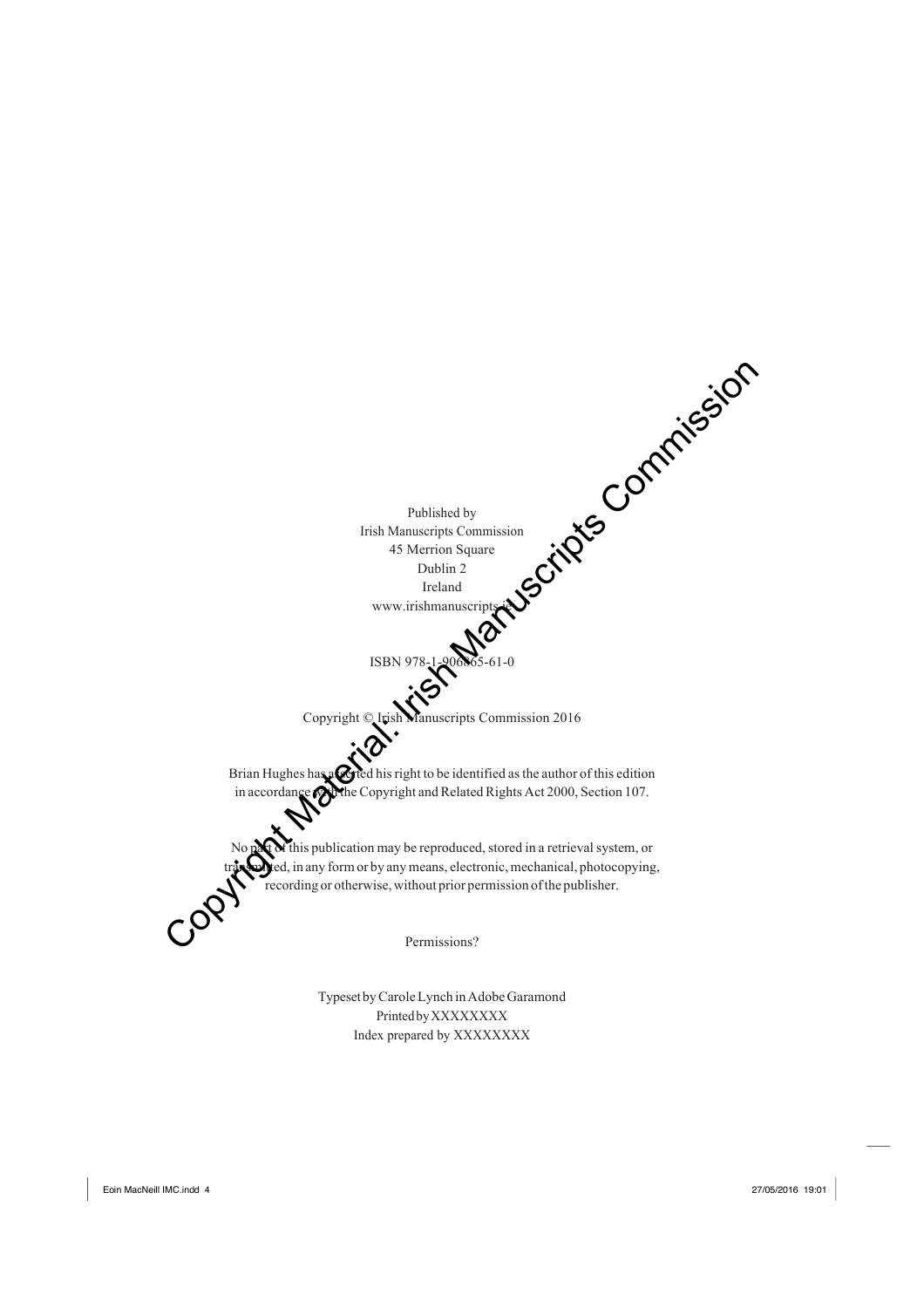# **CONTENTS**

acknowledgements viii abbreviations viii introduction ix eoin macneill (1867–1945) ix the memoir xii editorial conventions  $x\mathbf{v}$ MEMOIRS OF EOIN MACNEILL  $(LAI/G/372)$  $\epsilon$  127 Entroduction Communications MEMORIAL CANGELL (LAIG) 72)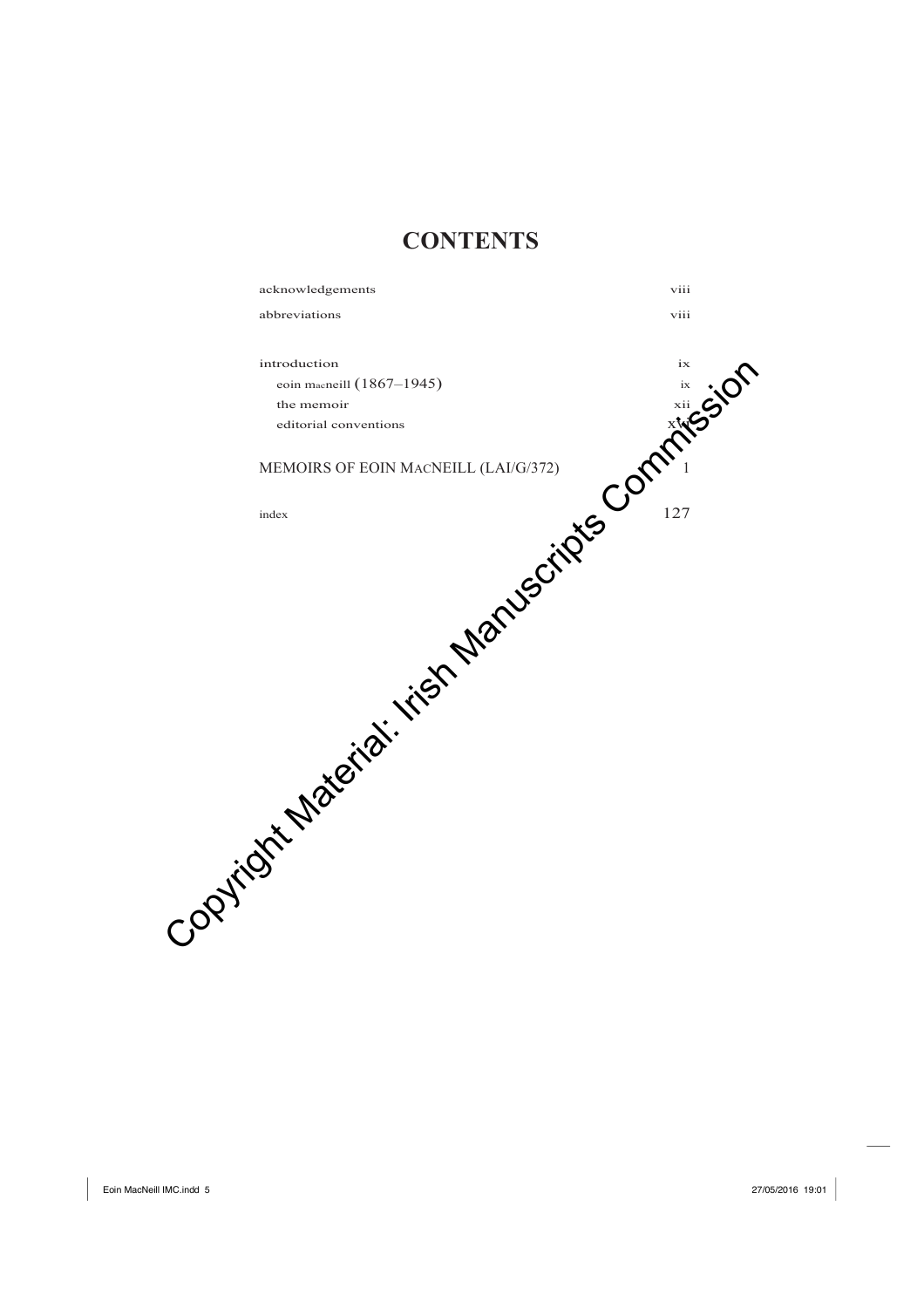## **INTRODUCTION**

### **Eoin macneill (1867–1945)**

oin MacNeill was born John McNeill on 15 May 1867 in Glenarm, County Antrim, the sixth of eight children born to Archibald and Rosetta McNeill.<sup>1</sup> MacNeill's upbringing in a small catholic enclave in the Glens of Antrim would have a profound influence on hislife, and particularly his enthusiasm for the Irish language, Irish history, and Irish culture. He was educated first in a local school and

then under a private tutor before enrolling in St Malachy's College, Belf where he was a pupil for four years from 1881. In his final year at St Malag MacNeill secured a scholarship in Modern Languages for the Royal University of Ireland and later earned a degree in constitutional history, jurisprace and political economy, attending lectures at Trinity College Dublin and Ning's Inns.

When MacNeill was appointed to a junior clerkship in the accountant-general's office at the Four Courtsin Dublin in 1887, he became the first clerk to be appointed by competitive examination, as well as the first catholic. MacNeill held this position for 22 years, relinquishing both the position and pension entitlements to take up the chair of early (including medieval) Irish history at **NOD**. His interest in the Irish language coincided with his move to Dublin and from 1887 MacNeill undertook the study of Irish, initially (and mostly unsuccessfully) hiring a private tutor.This was followed by study under Dr Edmund Hogan SJ and annual summer visits to the Aran Islands to perfect his spoken Irish.FordacNeill, the language and culture were key and indisputable elements of national identity and always more important than political or state power. This ideology was manifested in MacNeill's leading role in the foundation of the Gaelic League in 1893. MacNeill was editor of *Irisleabhair na Gaeilge*(the*GaelicJournal*)(1894–7),co-editorof*FáinneanLae*(1898–9),andthen the first editor of *An Claidheamh Soluis* (1899–1901). This was combined with the unofficial and unpaid  $\sqrt{8}$  of secretary, which MacNeill fulfilled from 1893 to 1897. The heavy work load and travel schedule the position generated, all carried out in MacNeill's spare the and in addition to his work in the Four Courts, resulted in a nervous breakdown which left MacNeill with a lifelong distaste for correspondence. From 1902 he was a leading figure in attempts to establish an Irish-language printing business of make Irish language books accessible and affordable for a wide audience. As he hotes in his memoir, MacNeill ignored advice warning him against moving manual commission, the mass applif of the resolution of the matterial of the model and year at SM Maler and SM Manuscripts (MacRosil scene of the Royal Universe from 1881. In his final year at SM Manuscripts of MacRosil s

<sup>1</sup> Biographical notes are drawn primarily from the memoir, Michael Tierney, *Eoin MacNeill: scholar and man of action, 1867–1945* (Oxford, 1980) and Patrick Maume and Thomas Charles- Edwards, 'MacNeill, Eoin (John)', in *Dictionary of Irish Biography* (henceforth *DIB*).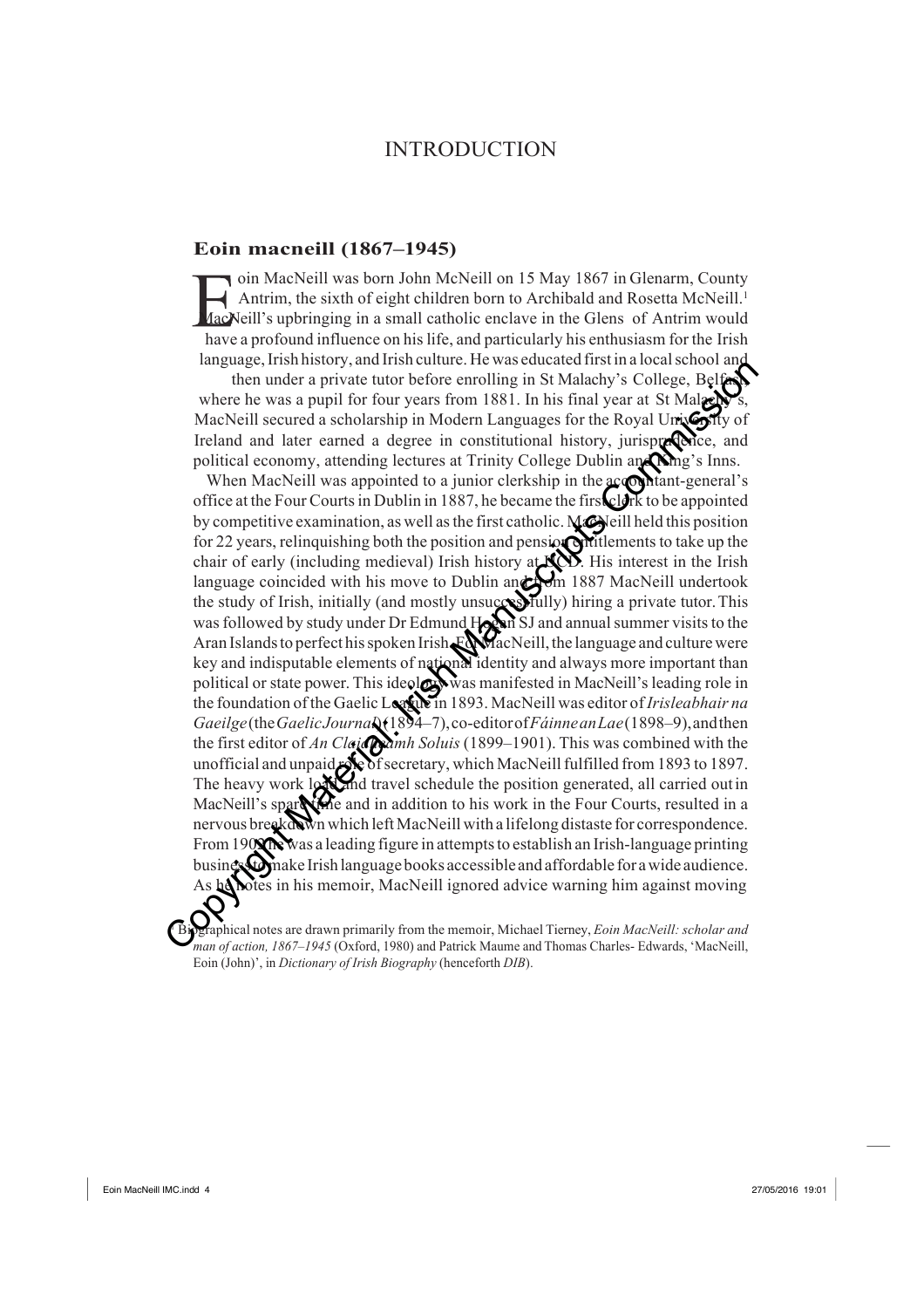into the difficult printing trade and the enterprise led to significant losses, including personal debts accrued by MacNeill. In 1903 MacNeill succeeded Fr Michael O'Hickey as vice-president oftheGaelicLeague andwas elected presidentin 1916.

On 19 April 1898, Eoin MacNeill married Agnes Moore, known commonly as Taddie and a sister of a classmate at St Malachy's, in Ballymena, County Antrim. They had eleven children, eight of whom survived to adulthood: Niall (b. 1899), Brian (b. 1900), Eibhlín (b. 1903), Turlough (b. 1904), Máire (b. 1904), Roisín (b. 1907), Seamus(b. 1908), Éilis(b. *c*. 1914).

Among MacNeill's most significant contributions to Irish history was his article, 'The North Began', published in *An Claidheamh Soluis* on 1 November 1913 in response to threatened armed resistance to Home Rule among Ulster Unionists. If it might be accused of underestimating the sincerity of Ulster unionist hostility to Irish nationalism–MacNeillwas, somewhat naively, adamant that sectarian divisionship been deliberately fostered by British policy to keep Ireland subservierty the importance of 'The North' Began' lies in what it precipitated. Encouraged advanced separatists associated with the IRB, who saw MacNeill as a moderate voice acceptable to broader public opinion, MacNeill took the lead in organizing an armed Irish Volunteer force. The first public meeting at the Rotunda in Dublin, with MacNeill presiding, saw 3,000 men join with a peak of between  $20,000$  and 180,000 members across the country by 1914. When John Redmond, leader of the Irish Parliamentary Party, demanded control of the organication, MacNeill reluctantly agreed to allow Redmond to co-opt 25 nominees to the Volunteer committee in order to avoid a potentially devastating divide. As it happened, a split came anyway when Redmond called for the Irish Volunteers to support the British war effort and go 'wherever the firing line extends'. MacNere is editor of the organisation's organ the *Irish Volunteer*, was critical of Redmond's call and a small group (some 12,000) members) remained loyal to MacNeill Reeping the title Irish Volunteers while the Redmondites took on the name of **N**<sub>sh</sub> National Volunteers. response to threatened armed resistance to Home Rule among Ulster Unionists. If it<br>maition aism—MacNeilly very mean that it precipitated introductively to the<br>mationalism—MacNeilly of the mean that it precipitated and susc

MacNeill was no pacifist, Nowas prepared to support and advocate the use of force in defence of Irish nationalism, but he had very clear ideas about the conditions that would justify arm  $\mathcal{O}_1$  tion by the Volunteers. Not a man to take a decision quickly or lightly, he putsignificant thought into his position. In early 1916 he wrote a memorandum subagh this was never presented for discussion) arguing against military action without a significant chance of success. For MacNeill, to fight in any other circumstanceswas'morally wrong – and that tomymind isfinal and decisive.' Those responsible would 'incur the guilt not only of that action itself but of all its direct consequences'; to kill in those conditions would equate to 'murder'.<sup>2</sup>This was at **odds** with the IRB-led minority who sought to strike a blow while Britain was at war, and thereby revive a latent Irish separatist spirit. MacNeill was kept aloof of plansforrebellion butwas certainly aware thatsomething was being planned behind his back, though reluctant to split the movement by confronting the conspirators. In early April 1916, MacNeill was convinced by the doctored 'Castle document' that a crackdown on the Volunteers was imminent and agreed to support the planned

<sup>2</sup> F.X.Martin,'EoinMacNeill on the 1916Rising',*Irish Historical Studies*, 12 (1961), pp 234–40.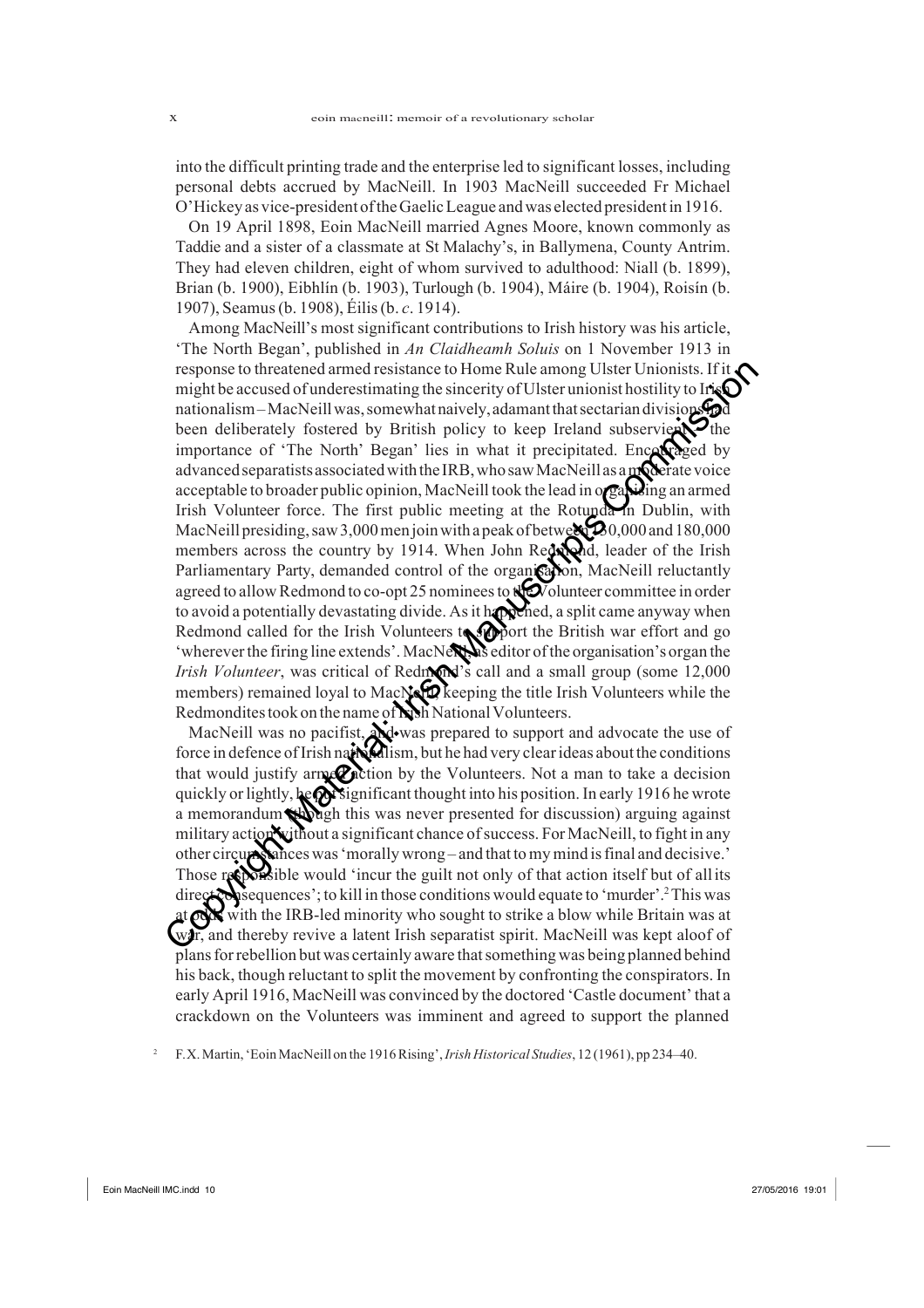offensive action of the IRB's military committee (of whose existence MacNeill remained unaware).

The week leading up to the Rising was tense and fraught for MacNeill as he learned first (onThursday, 20 April) of the plansfor insurrection, then of the loss of German arms and arrest ofRogerCasement, and that the 'Castle document' had been forged. This prompted MacNeill to do what was in his power to prevent the Rising and the issue of a 'countermanding order' — the act for which MacNeill is perhaps most often remembered.The order, delivered to units acrossthe country and published in the *Sunday Independent*, delayed the outbreak of the Rising by 24 hours, wentsome way to reducing the numbers of Volunteers who turned out on in Dublin on Easter Monday, and frustrated plans for a national uprising.

Despite his attempts to prevent the Rising from taking place, MacNeill, arrested in its aftermath when he attempted to meet with General Sir John Maxwell in the hope of ensuring no further outbreaks of violence. Tried by court married and sentenced to penal servitude for life, MacNeill was imprisoned in Dartmoor and Lewes before his release as part of a general amnesty in June 1917. His miprisonment – fellow opponent of the Rising Bulmer Hobson avoided arrest – perhaps went some way to rehabilitating a reputation tarnished in many eyes by his actions before Easter week and, in spite of some stiff opposition, MacNeill to an active role in the reconstituted Sinn Féin party. At the Sinn Féin convertion on 25 October 1917, MacNeill was bitterly attacked by Constance Markeyicz and Kathleen Clarke but, with the support of Arthur Griffith and Éamon  $\bigotimes$ alera, was elected to the party committee with 888 votes. At the 1918 general election he was the successful Sinn Féin candidate for South Derry and for the Mational University of Ireland, retaining both seats in the May 1921 elections the northern and southern parliaments respectively. In January 1919, he had been elected as minister for finance in the first Dáil but was replaced by Michael  $\bigcirc$  ins and relegated to the newly created Ministry for Industries in a reshuffle in April 1921. Monday, and frustrated plans for a national uprising<br>
Despite his attempts to prevent the Rising from taking place. MacNeit Corrected in its athermath whom he attempted to meet with General Sir John MCale<br>
in the hope of

In August 1921 MacNeil was elected as speaker of the Dáil and was in the chair for the debates on the Aiglo-Irish Treaty in December 1921 and January 1922. Though MacNeill, as **@** caker, did not vote, he expressed his support for the Treaty in the Dáil. The general election that followed in 1922 saw MacNeill elected as a pro-Treaty TD, the for Clare, and his appointment as minister for education. MacNeill was a reluctant politician, and a rather inactive and often ineffectual minister, the was a strong advocate of the firm measures taken by the government to defeatural Treaty republicans during the civil war; he was a particularly forceful voice on the policy of executions. In 1923 MacNeill was appointed head of the Irish delegations to both the Imperial Conference, held in London, and the fourth assembly of the League of Nations in Geneva, the first time the Irish Free State had been represented at these meetings. A much more disagreeable task came the same year when it was announced that MacNeill had been selected as the Irish representative to the Boundary Commission, formed under Article 12 of the Anglo-Irish treaty to come to a settlement on the exact delineation of the border with Northern Ireland.MacNeill describesitin hismemoir as'themost disagreeable duty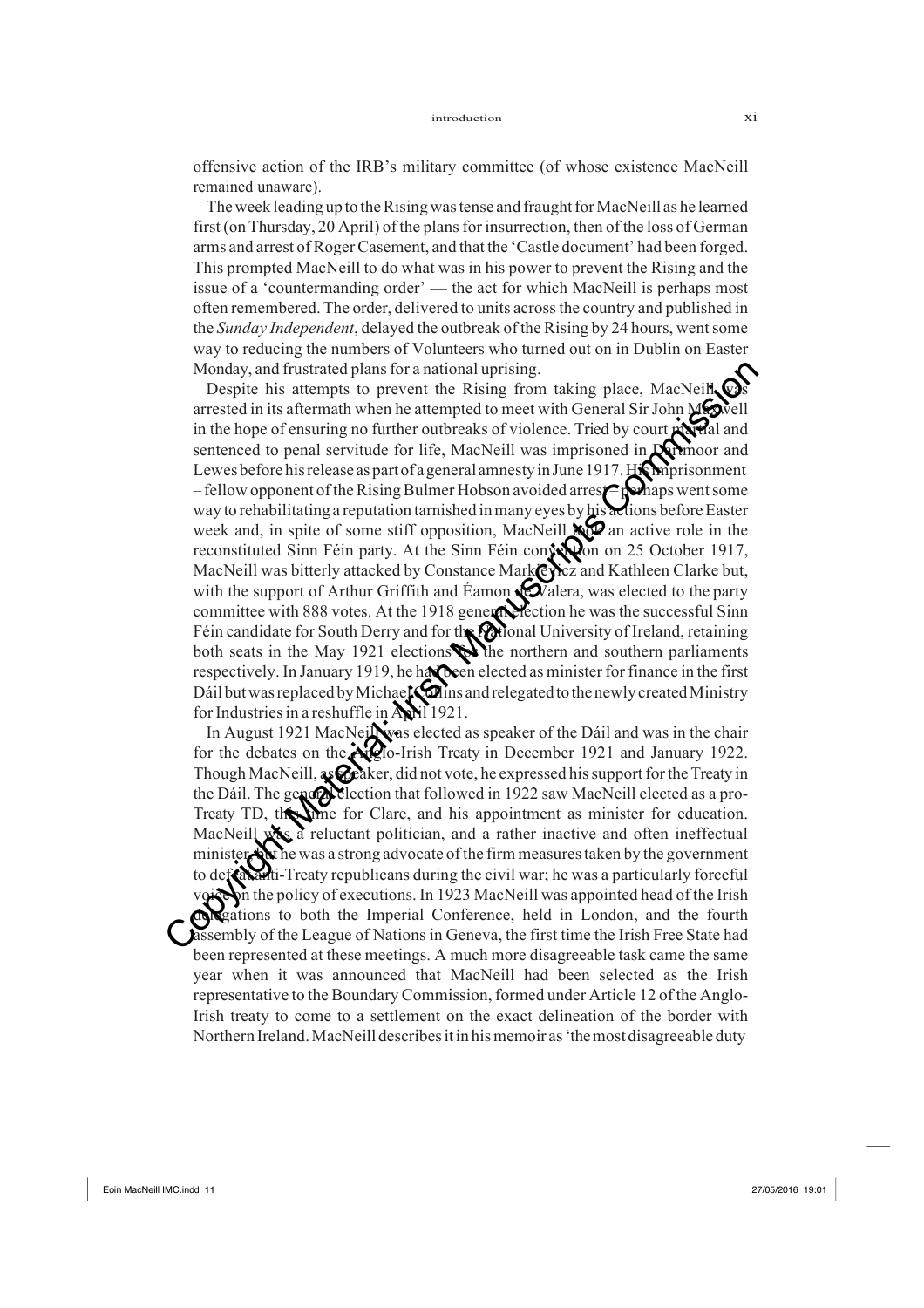I had ever undertaken for to my mind it was nothing short of an outrage on Ireland, and I may say on civilization, to be asked to draw a line acrossthis country dividing itonabasisofreligiousdifferences.'3MacNeillwas,inmanyrespects,ascapegoatfor the Free State government but his own inactivity did nothing to help matters. When reports were leaked that the commission was to recommend that the boundary remain virtually as it was, MacNeill saw his position as untenable and resigned his seat on the commission and his ministerial portfolio. He ran as a Cumann na nGaedhael candidate in the 1927 general election but was unsuccessful.

MacNeill's electoral defeatin 1927 sawawelcome return to his academic pursuits. He had been deprived of his chair atUCD following arrest in 1916 butwasreinstated in June 1917 and held the post until his retirement in 1941. If his political career  $\mathcal L$ ended in failure, it was soon followed by what might be considered one of his greates achievements. In 1928 MacNeill was instrumental in the foundation of the Manuscripts Commission; Professor Robert Dudley Edwards suggested the probably due more to Eoin MacNeill than to anyone else that the Irish Manuscripts Commission was established'.<sup>4</sup>The destruction of material relating to  $\sqrt{\sqrt{2}}$  700 years of Irish history in the Public Record Office at the Four Courts just swears earlier, during the Irish Civil War, was at the forefront of the minds of those who established the Commission. It was created with the remit of preservi**ng,** disseminating, and promoting original primary source material for the study of Ireland's past, and has achieved remarkable success in those aims since. MacNeW was appointed chairman of the Commission at its first meeting in January 1929 and held the position until his death in 1945. MacNeill's immense contribution to cultural and historical life in Ireland is further evidenced in his time as  $\mathbb{R}$  ent of the Irish Historical Society (1936–45), the Royal Society of Antiquaries of Ireland (1937–40), and the Royal Irish Academy (1940–3) (from which **Ne** had been temporarily expelled after 1916). in June 1917 and held the post uniil his retirement in 1941. If his political career<br>endentiality and some followed by what might becomissioned and followed and<br>enhicroments. In 1928 MacNeill was instrumental in the found

Eoin MacNeill died of abdominal Concer at the family home on Upper Leeson Street on 15 October 1945. He is buried in Kilbarrack Cemetery.

#### **the memoir**

In 1932, MacNeill between a memoir of his life and career. He had been urged by members  $\bullet$  his family to put on record 'an account of his life and particularly the **hedorical** events in which he had taken part.' When MacNeill eventually agreed, it was with the proviso that he 'would never write it himself.'<sup>5</sup>The text that follows was, instead, dictated by MacNeill to a typist who came to the family home. Journalist Leila Carroll took the first dictation between 1932 and 1933 and the bulk of the memoir was put on paper during this first session. There followed  $\Omega$  respite – possibly necessitated by the volume of work required during the difficult early years of the Irish Manuscripts Commission – before MacNeill once again resumed his dictation, this time to another journalist, Ita Mallon, in 1939. A

Memoir, pp 191–2. [The page numbers here and below refer to the pagination in the original document].

<sup>4</sup> Quoted in Deirdre McMahon and Michael Kennedy, *Reconstructing Ireland's past: a history of the Irish Manuscripts Commission* (Dublin, 2009),xv.

<sup>5</sup> Typescript note by Máire MacNeill, 10 Sept. 1947 (MAI, BMH CD/7).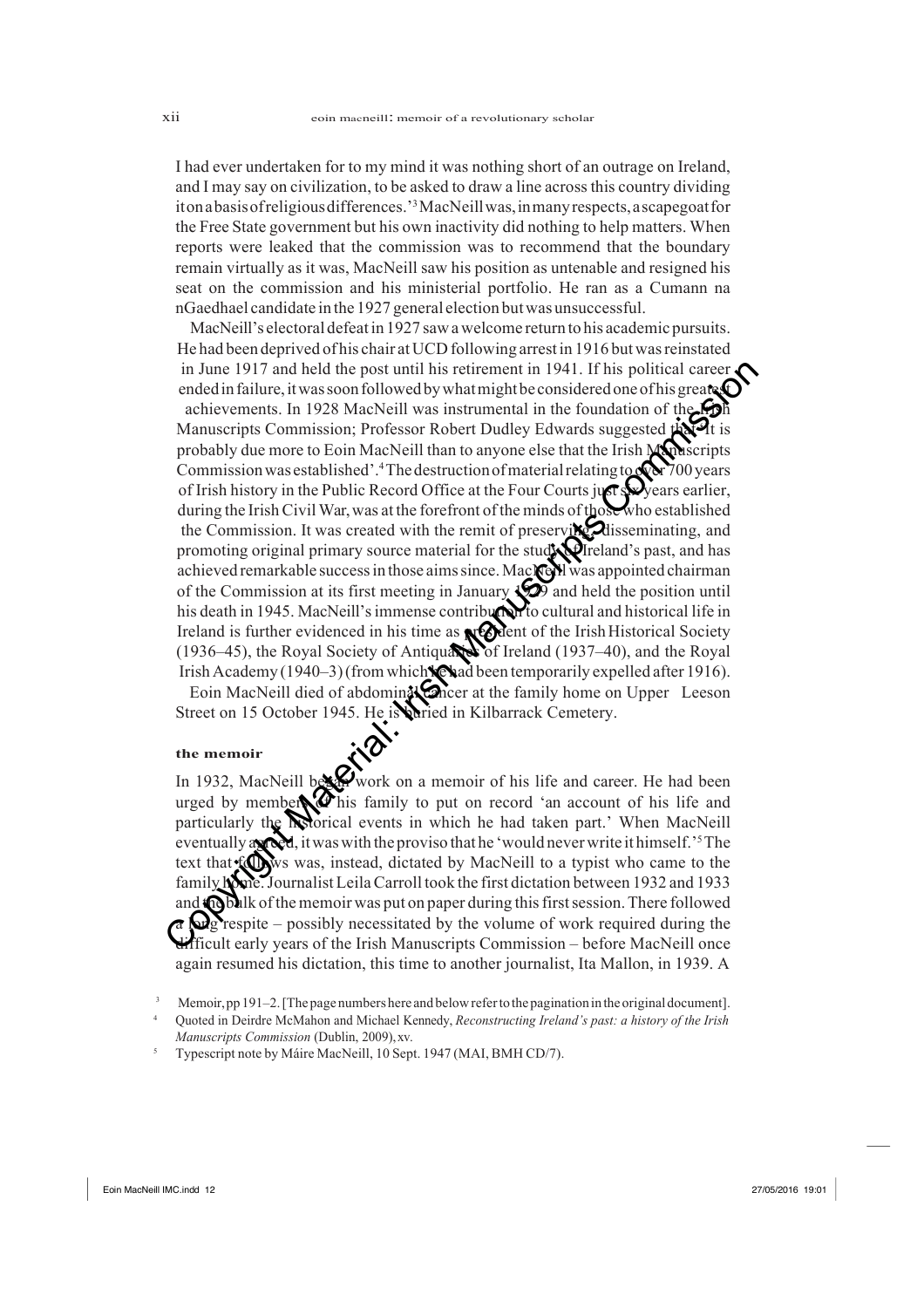rough table of contents was produced and on 4 January 1940 Mallon seems to have forwarded a copy of the text with the promise that 'I shall be able to clear up any blanks on Tuesday next'.6 It is not clear if the proposed meeting ever took place, but many blanks certainly remained unclarified.

In the months that followed, Mallon undertook a major revision of the text, making substantial manuscript changes to spelling, grammar, and syntax, and removing repetitious passages. She also made some suggestions for structural changes and areas onwhichMacNeillmight expand orprovide additionalinformation.On 7November 1941, Mallon forwarded the typescript text with her manuscript emendations to MacNeill. She further recommended an 'alphabetical index' might be of use to the reader and encouraged MacNeill to 'set down more personal recollections of the Boundar[y] Commission': 'If the Commission's report is not published, it will  $\log$ invaluable record, and if it is, it will give more interest to your memoirs.' Mall  $\bigcirc$  had also suggested an additional chapter on "famous men I have met" (and women)' and wrote that by including this 'you could introduce the University and cultural background as well as the political, and give a fuller account of your at wities.'<sup>7</sup>

As sensible as many of Mallon's suggestions may have been –selected there was, no doubt, scope for more on both the Boundary Commission and **MacNeill**'s academic career – they were never approved or otherwise by Mac<sub>Ne</sub>Il. He had dictated the memoir from memory, without recourse to notes or papers, and the text was never revised. After MacNeill's death in 1945 it was agreed by family and friends that the original typed draft represented 'what he actually dictated' and that Mallon's additions 'should not be considered part of his memoir'.<sup>8</sup> With this in mind, it was considered desirable to type up a new version of the original text, ignoring Mallon's handwritten additions.

In 1947, the Irish government estation of Bureau of Military History, with the aim of gathering together testimony of those involved in the struggle for independence. Between 1947 and 1957, the Bureau collected 1,773 'witness statements', 66 annexes to witness statements, and  $\mathbf{\hat{M}}$  collections of documents relating to people who did not contribute statements. They also gathered 322 collections of original documents, referred as 'Contemporary Documents', some of which were originals and others copies, as well  $\sqrt{8}$  collections of press cuttings, 12 voice recordings, and 246 photographs. Soline summer of 1947, Agnes MacNeill temporarily donated the original typescript of the memoir to the Bureau. Two copies were made, one of which was returned to Agnes MacNeill, and the other kept by the Bureau.<sup>10</sup> reader and encounged MacNeill to 'set down more personal recollections of rito Boundarly Commission's Tribe Commission's report is not published, it will know two memoirs. Manuscripts in the commission is proportion in la

The ONS had copy of the memoir, as dictated by MacNeill and with the handwritten comments by Ita Mallon, is part of the MacNeill papers housed in the UCD Archives  $\mathcal{L}/\mathcal{G}/371$ ). Two copies of the second typescript version, with minor handwritten emendations by Máire MacNeill, are also held in UCD (LA1/G/372, on which the present edition is based, and LA1/S). Another is kept in Bureau of Military History

Mallon to MacNeill, 4 Jan. 1940 (UCDA, MacNeill Papers, LA1/G/371).

Ibid.

<sup>8</sup> Typescript note by Máire MacNeill, 10 Sept. 1947 (MAI, BMH CD/7).

<sup>9</sup> DiarmaidFerriter,'In such deadly earnest',*TheDublinReview*12 (2003).

<sup>&</sup>lt;sup>10</sup> Typescript note by Máire MacNeill, 10 Sept. 1947 (MAI, BMH CD/7).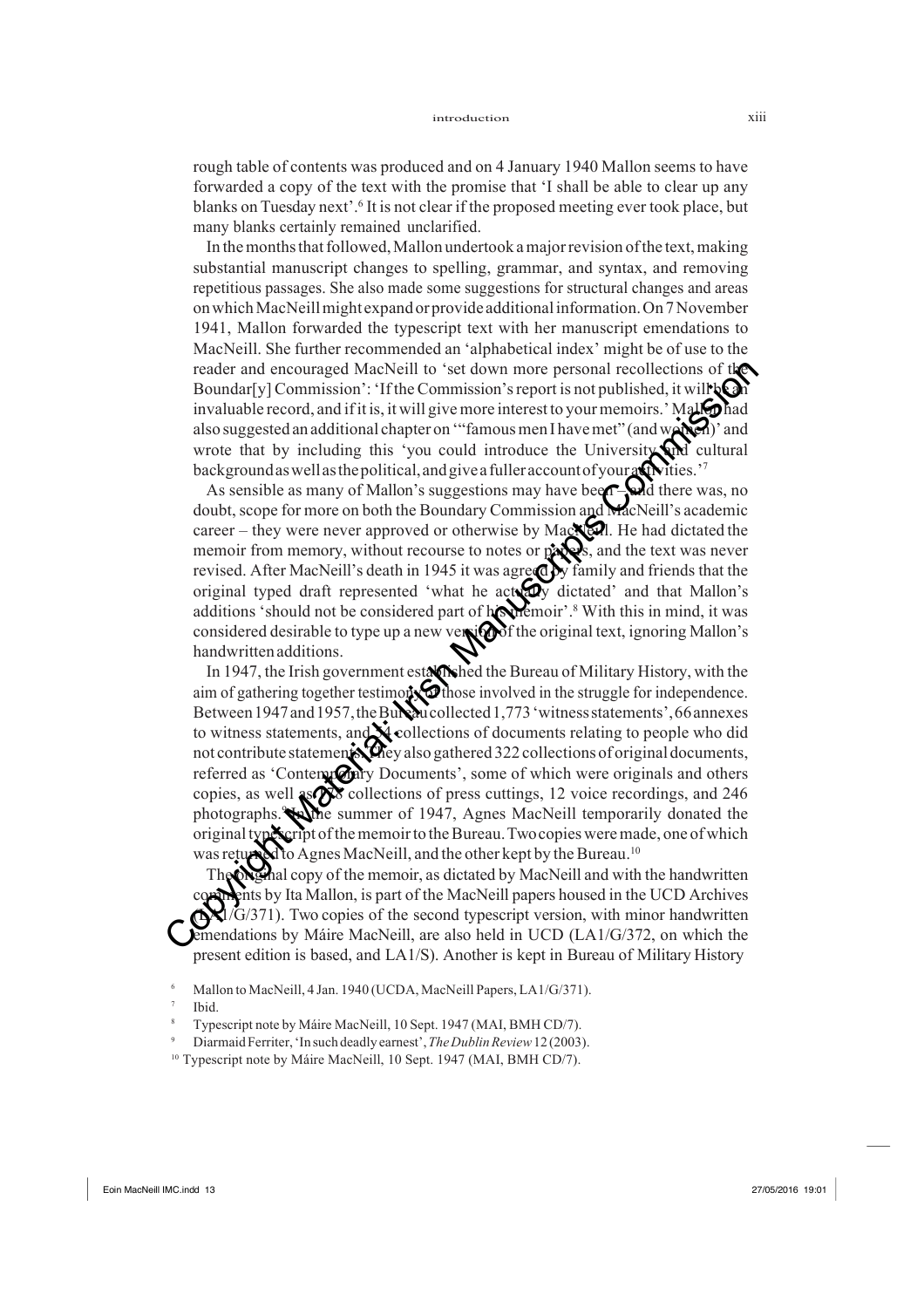ContemporaryDocumentscollectionattheMilitaryArchivesofIreland(BMHCD/7).

In his important biography of Eoin MacNeill, published posthumously in 1980, Michael Tierney<sup>11</sup> (who had married MacNeill's daughter Eibhlín in 1923) wrote that

the memoir in its current form would 'require much editing before it could be published.'12 Many of its themes and topics are underdeveloped, it is sometimes scattered in its chronology, there is no real sense of a chapter structure, and it is often repetitive, with MacNeill repeating several anecdotes on more than one occasion. It certainly needed substantial work and some serious revision before a contemporary publisher would have even considered it. But, in some ways, thisis what makesit so powerfulasahistoricaldocument.Thisisnotacarefullysculptedormanicuredaccount of MacNeill's life, framed to meet the needs of a publishing house or the reading public, but something much more immediate. It is not even entirely clear if MacNeill ever really intended it for public release in his lifetime. That is not to say that MacNeill not interested in making his side of the story available for posterity. The section of the Easter Rising, for example, can be read alongside MacNeill's thoughts on the Rising as composed in its aftermath. On 9 May 1916, while MacNeill was in prison, the composed a day-by-day account of the lead up to the Rising. A version of  $\frac{1}{18}$   $\frac{1}{2}$  copied from MacNeill's original pencil notes by his daughter Eibhlín, is among the MacNeill papers in UCD.<sup>13</sup> In late 1917, MacNeill composed another memorandum explaining his rationale and actions in the months and days leading up to easter Sunday 1916; the final two paragraphs in particular appear to be a direct  $\mathbb{C}$  ponse to criticism faced by

MacNeill during the Sinn Féin convention in  $\mathbb{Q}$  ber 1917.<sup>14</sup> On a number of occasions in the memoir MacNeill contradicts recent publications containing what he describes as 'invented' accounts, based on 'in  $\mathbf{Q}$  integrational malicious gossip'.<sup>15</sup>

As will become clear, the failure to fully the text meant that several passages and anecdotes are repeated in similar  $\alpha$  even identical fashion. This repetition, though undesirable in a traditional  $\frac{1}{2}$  obiography, here gives the reader a real sense of certain ideas on which MacNeWwas entirely convinced, the ideas he was most keen to record; the repetition of the maxim that Edward Carson was 'our chief agent' in bringing about Irish independence is a noteworthy example.<sup>16</sup> In that sense, and unsurprisingly so given  $\mathbb Q$  circumstances of its creation, it often feels more like the record of a conversation with MacNeill than a work of autobiography, as much an important piece  $\mathbb{C}[X]$  history as a memoir in the sense we usually understand it. Its value, though, K not in question. Indeed, Tierney acknowledged that 'it provides an essential framework for any attempt at a biography, and my debt to it will be almosteverypage.'<sup>17</sup> of MacNeill's life, framed to meet the needs of a publishing house or the reading public<br>but something much more immediate. It is not even entirely clear if MacNeill exp<br>
really intended it for public release in his lifet

moir gives an important account of MacNeill's actions, and those of his

- erney, *Eoin MacNeill*, p. xvi.
- 13 'Royal Arms' (UCDA, MacNeill Papers, LA1/G/126).
- <sup>14</sup> Thismemorandumwas edited for publication byF.X.Martin in *IrishHistorical Studies*in 1961:Martin, 'Eoin MacNeill on theEasterRising', pp 245–51.
- <sup>15</sup> See, for example, Memoir, p. 115, 159.
- 16 Memoir, p. 171.
- <sup>17</sup> Tierney, *Eoin MacNeill*, p. xvi.

<sup>11</sup> See *DIB*.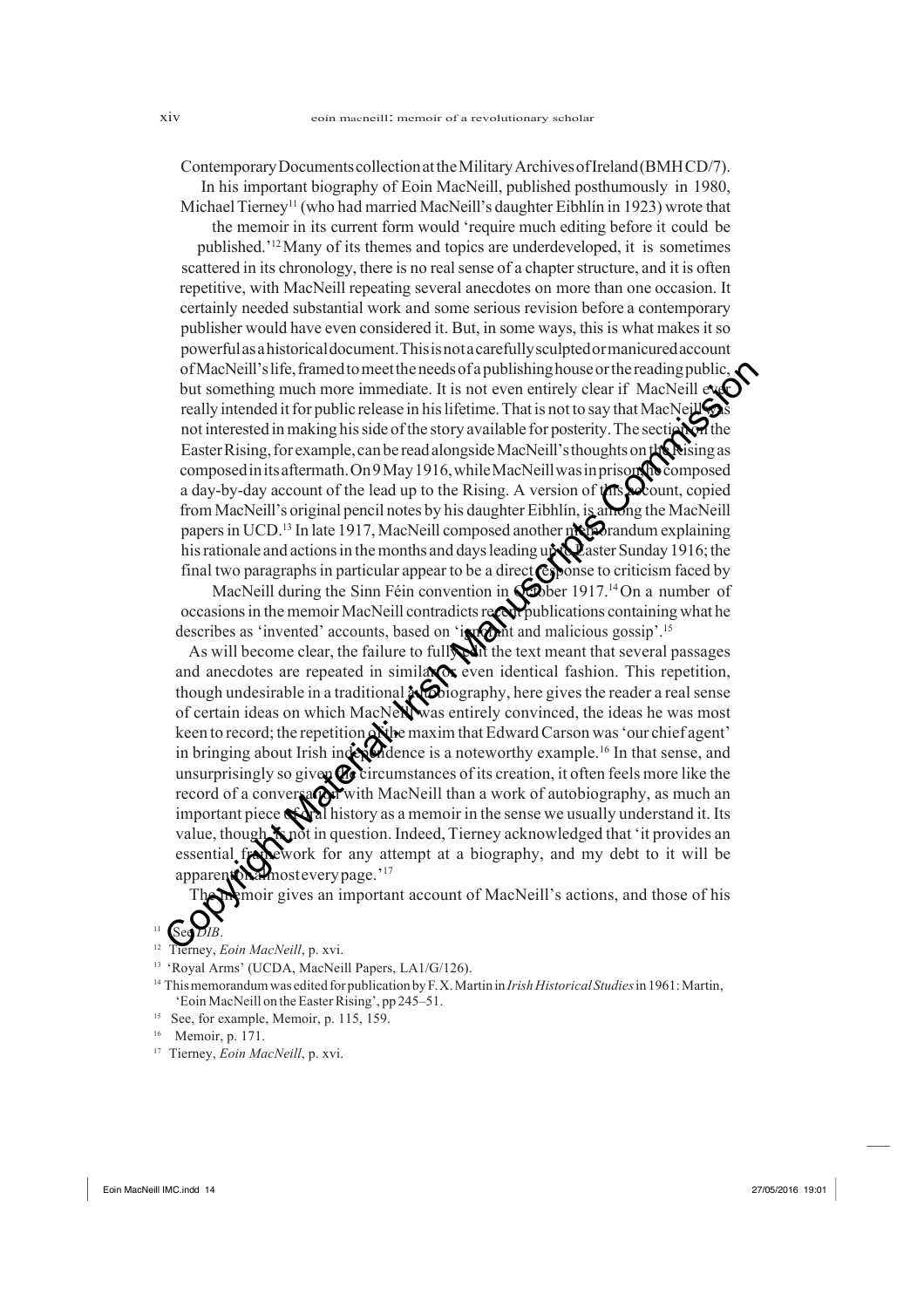opponents, in the weeks leading up to the Easter Rising. MacNeill offers a clear statement on the rationale of hisreasonsfor opposing the plans of Patrick Pearse and his fellow conspirators. He is critical of Pearse's 'notion of heroism on the Cuchulain model'; for MacNeill the nation is a living entity, not 'a sort of mystical abstraction' as he felt others had come to see it.<sup>18</sup> The memoir also enlightens us as to how MacNeill spent Easter week 1916, an important addition to the historical record given the tendency for him to conveniently disappear from the Easter Rising narrative afterEaster Sunday.MacNeill's discussion of histime in prison in 1916–17 and 1920–21 is a similarly useful addition to the record on political imprisonment and internment during the Irish Revolution.19 There is also, towards the end ofthe memoir, a poignant account of the shooting and death of Kevin O'Higgins in 192 $\bullet$ an event to which MacNeill was a witness.<sup>20</sup>

This is very much a memoir of MacNeill's career as an activist, organis $\bigcirc$  and politician. Readers interested in, for example, the origins and activity of the Irish language revival of the late nineteenth century and, in particular, the work of the Gaelic League will find much of interest within the pages that follow. Regrettably, however, there is little insight into his impressive and important academic career. MacNeill seems to have deliberately chosen to focus on his public career rather than his academic life. While a brief allusion is made to some  $\mathbf{X}$  early writing on Irish history, his decades of scholarship and teaching go unrecorded. As an historian of early Ireland, and part of a discipline still in its infancy MacNeill was a pioneer. His mostwellknownworkisprobably*PhasesofIrishhistory*,firstpublishedin1919,but he wrote and published extensively throughout his long career.<sup>21</sup> MacNeill's nationalism and interest in the Irish language influenced his scholarly work, and particularly his decision to investigate the early history of Ireland. His scholarship was influential in a modern sense for its **focus** on rigorous empiricism and commitment to original primary source material. This at a time when professional historical study was still developing and manuscript material was not widely available. menoir, a poignant account of the shooting and death of Kevin O'Higgins in 1922<br>
are ware the which MacNeill was avituas.<sup>20</sup><br>
This is very much a memoir of MacNeill's carecr as an activist, organized<br>
politician. Readers

Most notable in its absence from the memoir is the Irish Civil War,  $1922-3$ . Though MacNeill speak Some detail about the debates in Dáil Éireann about the Anglo-Irish Treaty in  $\mathcal{O}_3$  cember 1921 and January 1922 – during which he held the 'troublesome and  $\alpha$  is some job' of speaker of the Dáil<sup>22</sup> – there is no sustained discussion of the violent and bitter conflict that followed between anti-Treaty republicans and the provisional government and Irish Free State in which MacNeill held a ministerial portfolio. There is a vague reference contrasting the good-natured behaviour of Sinn Féin supporters in 1917 and 1918 with 'what was experienced  $\mathcal{Q}$ 21'.<sup>23</sup> The only other mention actually downplays the Civil War: MacNeill stests that the nationalist split that followed the naming of Charles Stewart Parnell

#### Memoir, p. 112.

<sup>19</sup> See, for example, William Murphy, *Political imprisonment and the Irish*, 1921–21 (Oxford, 2014). Memoir, pp 197–8.

<sup>&</sup>lt;sup>21</sup> For a list of MacNeill's publications, see F.X. Martin, 'The writings of Eoin MacNeill', *Irish Historical Studies* 6 (1948), pp 44–62.

 $22$  Memoir, p. 186.

<sup>23</sup> Memoir, p. 146.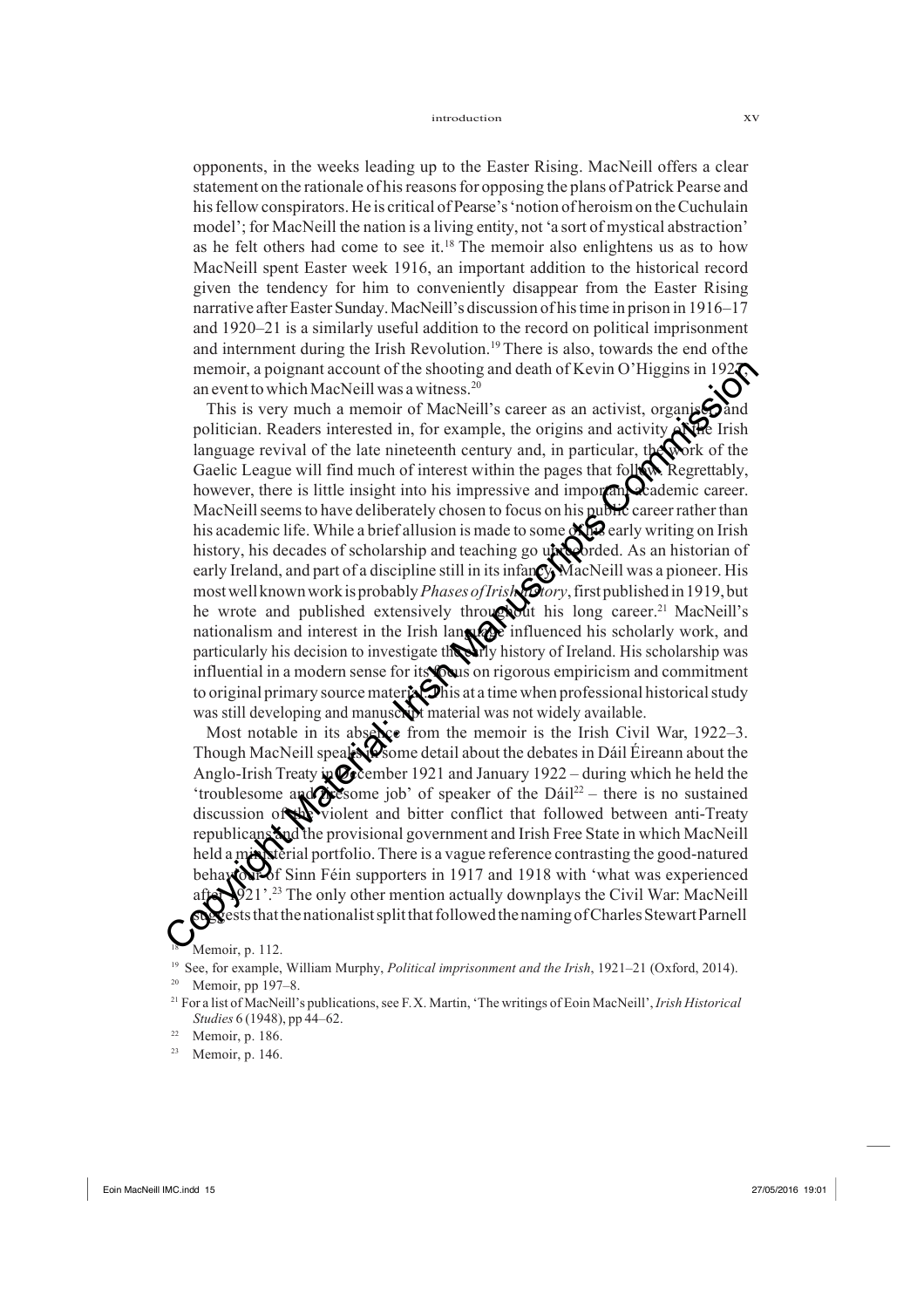as co-respondent in the divorce proceedings ofCaptainWilliamO'Shea in 1890 was 'deeper and sharper and more widespread than anything we experienced afterwards even at the height of the civil war in '22.'24

MacNeill's silence about the Civil War is certainly not unusual among those who saw it to its conclusion and the composition of the memoir began lessthan a decade later when its wounds were still raw (and would remain so for much longer than that). The Civil War had been personally devastating for MacNeill, something he was clearly reluctantto discuss.When histerminally illsister,AnnieMcGavock,had travelled to Dublin (November 1922) to convince MacNeill to spare the life of Erskine Childers, then under a sentence of death, the siblings quarrelled andwere not reconciled. While two of MacNeill's son's joined the National Army in 1922, a third, Brian, remained loyal to his anti-Treatyite colleagues in Sligo. On  $20$ September 1922, he was shot and killed by National Army troops at Benbulben.  $\bullet$ death of Brian had its own unique impact on MacNeill. The family had re close, despite their political divergence, and MacNeill was a firm devotee  $\mathcal{R}$ of any evidence to the contrary) of a somewhat idealised version of his on's death: he believed that Brian had shaken hands and laughed with the men who had found him dying and that reports suggesting Brian had been killed after surrendering were merely devised to torment him. After the Civil War MacNe $\mathbb{N}$  would lay wreaths at the cenotaph dedicated to Michael Collins and Arthur Griffith on Leinster Lawn, and the site of the ambush during which Collins was fatally wounded at Béalnabláth, but never visited the cross at Benbulben that marked the death of Brian MacNeill.<sup>25</sup> The silence in his memoir speaks volumes. not reconciled. While two of MacNeill's son's joined the National Army in 1922, a<br>thrid, Brian, remained olyal to its anti-Traetyie collegaues in Sligo. On 2<br>Coptiember 1922, he was shot and killed by National Army troops

In spite of its somewhat fragmentary nature,  $\Omega$  memoir that follows is a valuable historical document. It is significant not just in giving an account of Eoin MacNeill's remarkable career in his own words, the also for what it says about MacNeill's thinking in the 1930s, a decade after the establishment of the Irish Free State of which he was a part. Its publication by the Irish Manuscripts Commission is a timely and fitting tribute to a man with did so much to create that important institution.

#### **editorial conventions**

Editorial intrusion of the original text (UCDA, MacNeill Papers, LA1/G/372) has been kept to a minimum. Máire MacNeill made some minor manuscript changes correcting typographical errors. In each of the three copies of this version of the memoir (UCDA, MacNeill Papers, LA1/G/372 and LA1/G/371; MAI, BMH CD/7) there are corrections unique to that document. As the intentions of the creator of the text  $\bigcap$  is current form, they are, where relevant, reflected here. A very small number  $\sigma$ f $\Delta$ ditional silent corrections have been made where a typographical or punctuation erfor may hinder understanding, but for the most part these have been left as in the original. There are numerous examples, for instance, of missing or erroneous punctuation (commas and quotation marks most notably) but these do not generally

 $24$  Memoir, p. 25.

<sup>&</sup>lt;sup>25</sup> Anne Dolan, *Commemorating the Irish Civil War: history and memory, 1923–2000* (Cambridge, 2003), p. 3.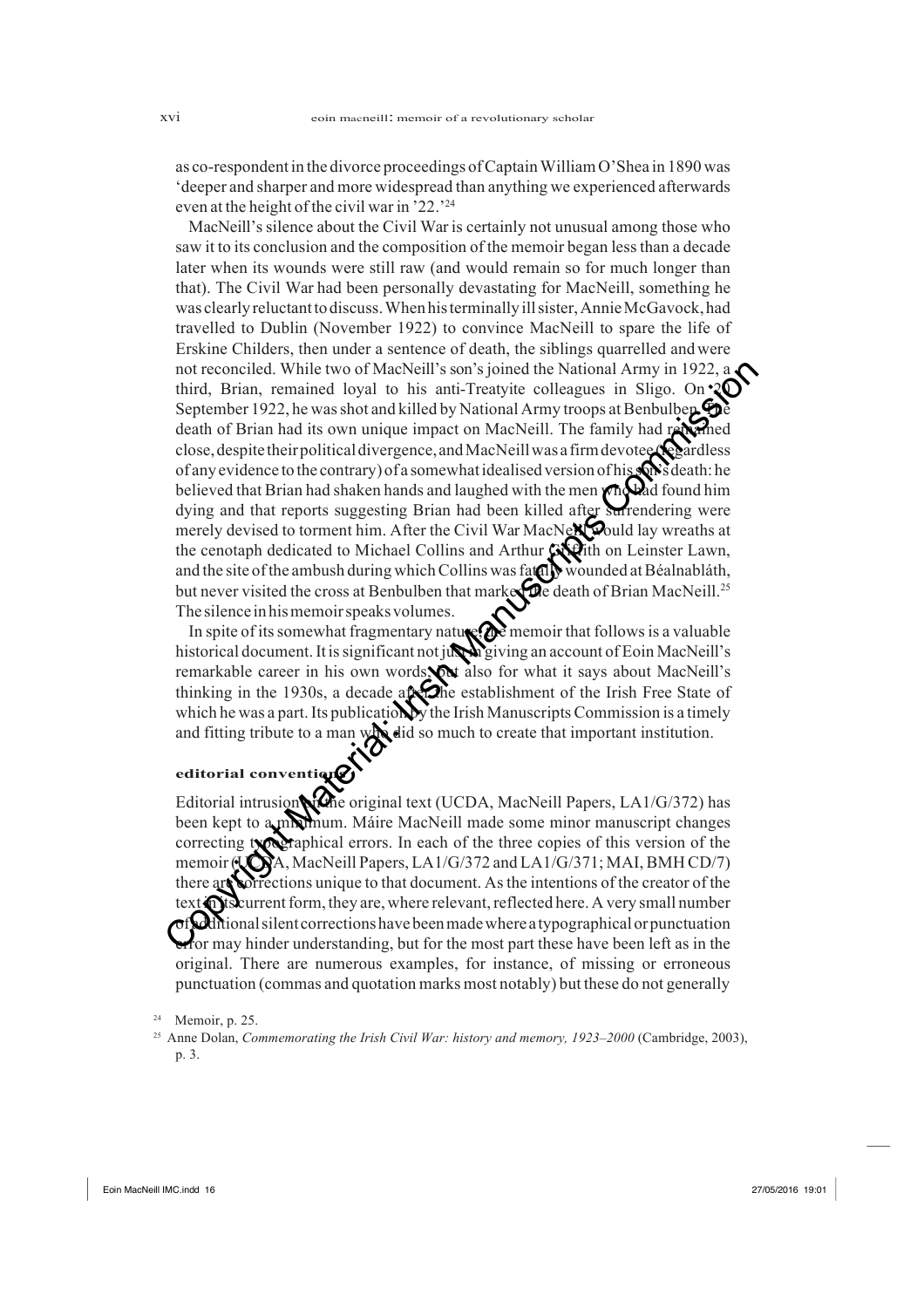obstruct the reader and have remained untouched. Similarly, misspellings,archaic spelling, and incorrect capitalization of proper nouns have been left as in the original, but corrected where necessary in the footnote at their first mention.

Editorial insertions are presented in square brackets, as are the page numbers in the original document. The original contains several blank spaces where it was presumably intended to add additional information. When the author's intention is clear, the blanks have been filled and marked in square brackets, but have been indicated with [blank] when the original intention remains unclear. There are also some notes and reminders where MacNeill orthe typist clearly intended to look up a specific piece of information later. To give a fuller sense of MacNeill's intentions, these have been left unedited unless they might affect understanding. Similarly, headings and dating are inconsistent but have also been retained to give a sense of the progression and timing of MacNeill's dictation, except on some rare  $\alpha \in \mathbb{C}$  ons whereaheadingwasmisleadingorirrelevant. these have been left undited unless they might affect understanding. Similarly<br>he alting and during of MacNeill's dictation, except on some reaches the trending and the image of MacNeill's dictation, except on some reaches

Unless otherwise indicated, biographical information in the footnotes has been taken from *Dictionary of Irish Biography*, eds James McGuire and James Quinn (9 vols, Cambridge, 2009; www.dib.cambridge.org).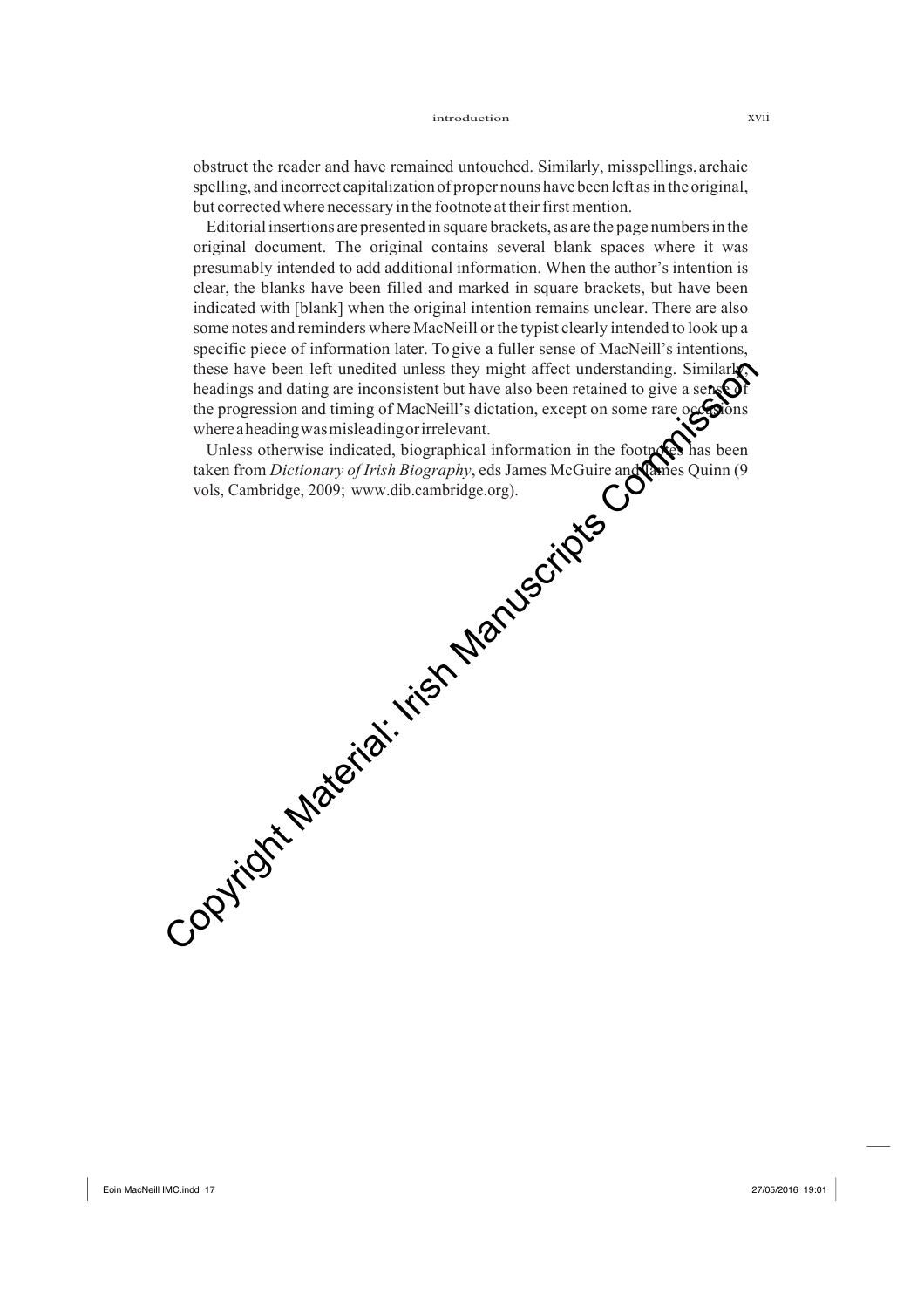## BUREAU OF MILITARY HISTORY, 1913–21 **DOCUMENT NO. C.D 7**

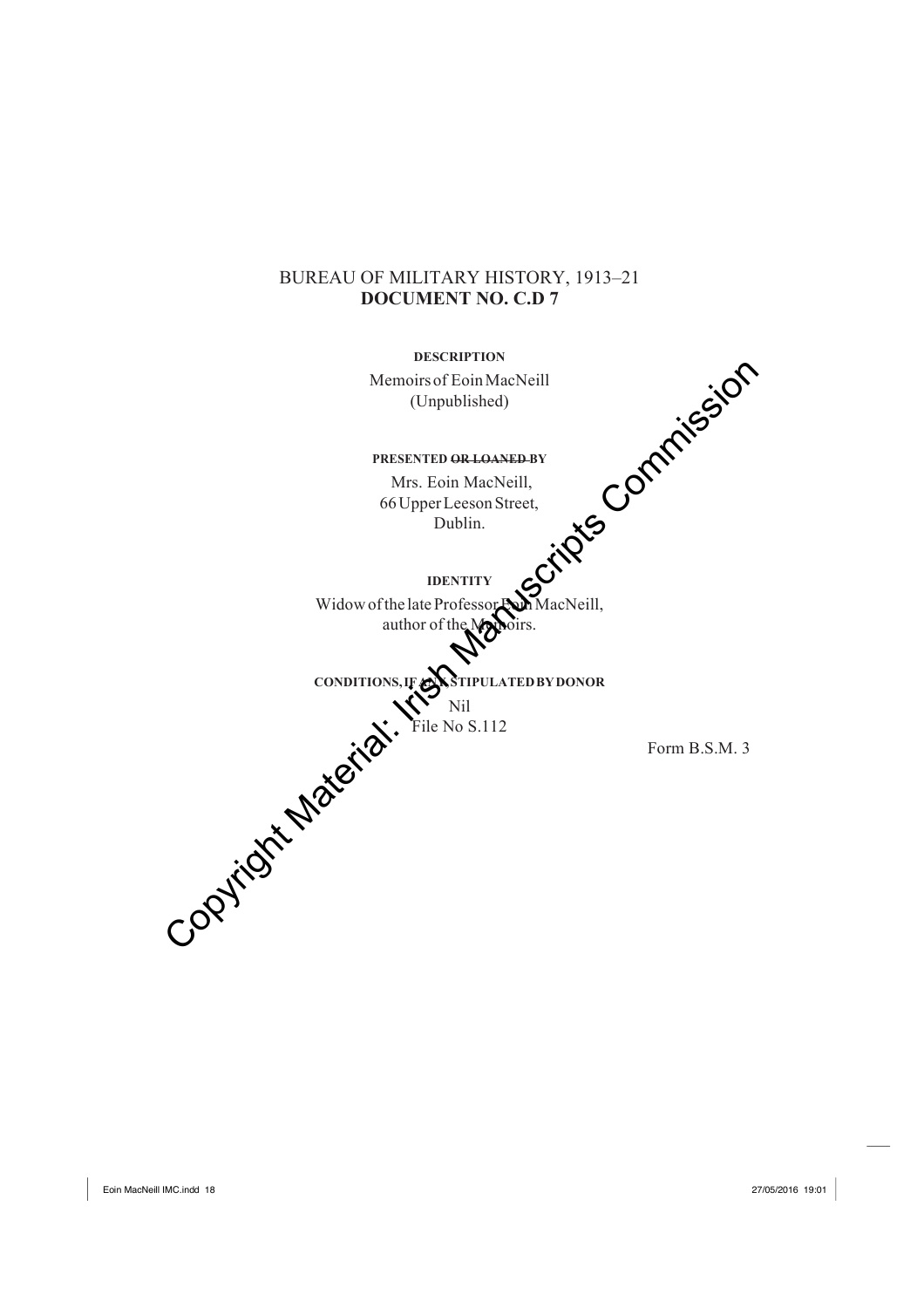**[p. 1]** I was born on May 15th, 1867, twenty yearsto a day after Daniel O'Connell's1 death. My people in Glenarm all belonged to the same local stock. They belonged to families of hillside farmers. My father's<sup>2</sup> home was in a little hamlet in Glencly, high up on the hill overlooking Carnlough Bay. My mother's<sup>3</sup> family, their name was McAuley, had their home farther up in the same glen. My grandfather's wife was of Presbyterian stock. Her name was Ann Doak. All the rest of my forbears were catholic. My mother's father was a doctor in Glenarm, Charles McAuley.

Glenarm was on the border between the main region of County Antrim, largely settled with Presbyterians from Scotland, and the region of the Glens, stretching north as far as Ballycastle where there was an earlier Scottish settlement under the Mac Donnell's who came in from Argyll and the Hebrides after the breakdown of the earldom of Ulster. These were mixed with the old Irish stock of the county and were nearly all catholics. In my memory there was no native of the parish of Glenarm who spoke Irish, and I think the same was probably true of Glencly. My mother knew many who could not speak English. Her father Dr. McAuley, carried on his profession among the Irish speaking people of the North and I have always suspected that he himself must have known Irish, but he belonged to a generation when it had become customary, as it has at one time or another in most parts of the country, for parents to conceal their own knowledge of Irish from their children.

It may have been the same in my father's case, for I often and him explaining the names of places, giving the English meanings, and when he pronounced the Irish names, he did so with a pronunciation that I recognised in later years to be peculiarly and exactly Irish.

**[p. 2]** Inland towards the mountains, especially in the Braid Valley, there was a mixture of these populations and many lives in that direction spoke a pure Scottish dialect of English, as distinct as may be found in the poetry of Burns.<sup>4</sup> In fact Burns was a favourite among them. But  $\epsilon$   $\Omega$  m my own time, there must have been some who spoke Irish. My father used  $\mathbf{\hat{N}}$  ravel about there buying hay and potatoes and other produce, and as a child **N** ften accompanied him. On one of these journeys I remember meeting at the  $\mathcal{K}$  of Slemish an old man whose name was Harry McLoughlin and who had the reputation of being the last man in the district to say his prayers in Irishowy mother's mother<sup>5</sup> belonged to the O'Neill family of Glenarriff, the soll surviving descendants of the main line of the O'Neills of Dungannon, whose pedigree went back to Con Bacach,<sup>6</sup> father of Shane the Proud,<sup>7</sup> as will be found in O'Donovan's<sup>8</sup> notes on the Annals of the Four Masters. Mac Donnell's who came in from Argyll and the Hebrides after the breakdown of Were the eardoor of Uster. These were mixed with the old Irish stock of the county and the endotor of the computer was probably true of Glency.

<sup>&</sup>lt;sup>1</sup> Daniel O'Connell (1775–1847), barrister, politician, and nationalist leader responsible for Catholic  $\phi$ ation' and a failed attempt to repeal the Union: *DIB*.

<sup>&</sup>lt;sup>2</sup>  $A$ rchibald MacNeill (b. 1882), father of Eoin MacNeill.

Rosetta McNeill (née Macauley) (1827–1917), mother of Eoin MacNeill.

<sup>4</sup> RobertBurns(1759–1796), Scottish poet and lyricist, widely accepted as Scotland's national bard (*ODNB*).

<sup>&</sup>lt;sup>5</sup> Mrs Macauley (née O'Neill), maternal grandmother of Eoin MacNeill.

<sup>6</sup> Conn 'Bacach' O'Neill (Ó Néill) (*c.* 1484–1559), 1st earl of Tyrone, gaelic lord, ancestor of Eoin MacNeill.

<sup>7</sup> Shane (Seaán)O'Neill(*c*.1530–1567),youngestsonofConn'Bacach'O'Neill,gaelic lord, chiefofthe O'Neills ofTír Eóghain (1558–1567).

<sup>8</sup> John (Seán) O'Donovan (Ó Donnabháin) (1806–61), Irish scholar, edited *Annála Ríoghtachta Éireann:*  annals of the kingdom of Ireland by the Four Masters, from the earliest period to the year 1616, 7 vols. (Dublin, 1848–51).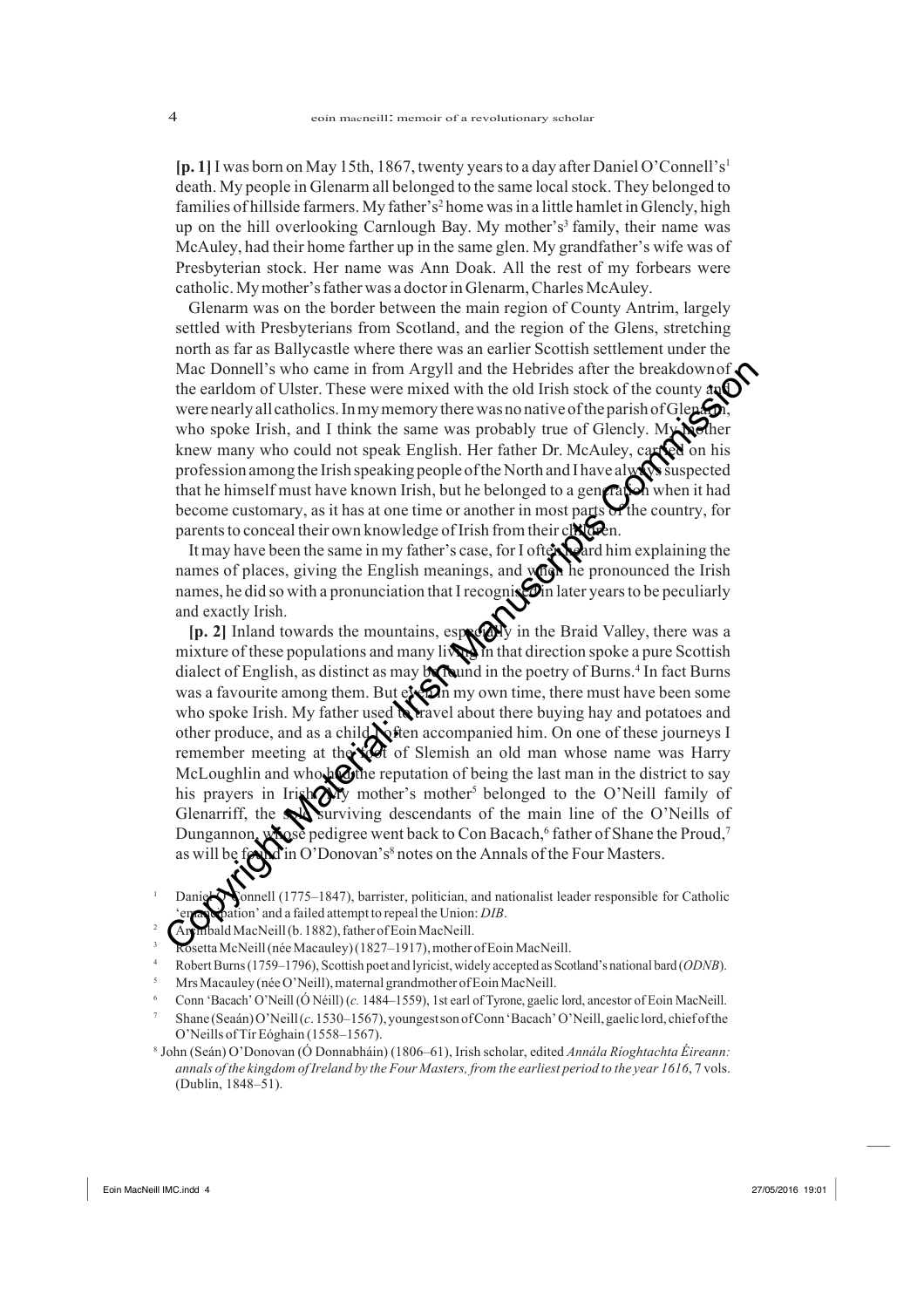When I was a little child, an old woman who was a native of Glenarriff, the wife of one ofmy father's employees, used to be in the house looking after ourinfantilewants. Her name was Peggy McKendry. Her husband's name was Peter Carnegie. Peggy always addressed us by the Irish form of our names, and frequently threw in other remarksin Irish. Long years afterwards when I was on a visit to the home locality, I heard that Peggywasstill alive.Shewaslivingin a smallhouse inLarne and I calledto see her.We had great delightin meeting each other and plenty ofreminiscences.Her husband used get into difficulties occasionally with my father, and I think that was the cause of one remark of Peggy's that I remember from that meeting.

**[p. 3]** "Och? God be wi' Archie MacNeill," she said, "but he was a terrible man when he was angry. I think I can see him leppin' the height of that ceiling."

My father's name was Archibald, and he was known to the whole countryside big Archie and we when we were children were simply called "Archie's Ones.

I want to say something now about Glenarm. It is a small town at the wouth of the Glenarm River. There is a small harbour there and in my memory, there was a very lively shipping trade with Scotland. There was a strong searching tradition among the people and quite a number of the elder farmers round about were Captain This and Captain That, retired sea captains, mostly from coasting sloops and schooners. The trade was in the export of the local lime to as it was called, the geologists say it is crystalline chalk, used for chemical works in Scotland, also iron ore from the mines in Glenarm exported to furnaces in Ayrshire. when he was angry. I think I can see him leppin' the height of that ceiling."<br>
My father's name was Archibald, and he was known to the whole countrystic<br>
light Archieand we when we weloconchident were simply called "Archi

There was hardly a day that some of these small sailing ships or small coasting steamers would not be lying to in the harbour, and so we were in continual intercourse with the sailor folk, Irish and Scottish.

The town was on one side of the river and Antrim's Castle and its grounds on the other side. The Earls of Antrim were **for** centuries the High Chiefs of the MacDonnell Clan on both sides of the sea. Fix the mouth of the river for some miles back to the foot of the mountains the **EV** of Antrim's private demesne extended, a lovely piece of country, with much of the old natural forest and herds of wild deer. This above all was the place  $\mathbf{W}$   $\mathbf{C}$  I loved to ramble, along with my brother James,<sup>9</sup> until we became old enough to sent off to colleges for our education and even after that it was our favourite ambling ground in the holiday times.

**[p. 4]** I went**oSt**Malachy's College in Belfast<sup>10</sup> and James to Belvedere College in Dublin.<sup>11</sup> My father had started life as an apprentice to the shipbuilding trade, complete this apprenticeship, became a journeyman and in that capacity made a at whip carpenter that he used often talk about afterwards. The voyage was to

McNeill (1869–1938), civil servant, diplomat, and brother of Eoin MacNeill. Born in Glenarm, County Antrim; graduate of Blackrock College, Dublin and Emmanuel College, Cambridge; served with the Bombay presidency in India (1890–1914); elected to Dublin city council, 1920; assisted in drafting of Irish Free State constitution, 1922; high commissioner of the Irish Free State in London (1922–28); last governor general ofIreland (1928–32).UnlikeEoin,James alwaysspelled hissurname 'McNeill'.

<sup>10</sup> St Malachy's College, Belfast, was founded in 1833 as a Catholic grammar school for boys and remains one of the oldest in Ireland. MacNeill was a pupil there from 1881.

<sup>11</sup> Belvedere College, Dublin, founded in 1832 by the Society of Jesus as a secondary school for boys.